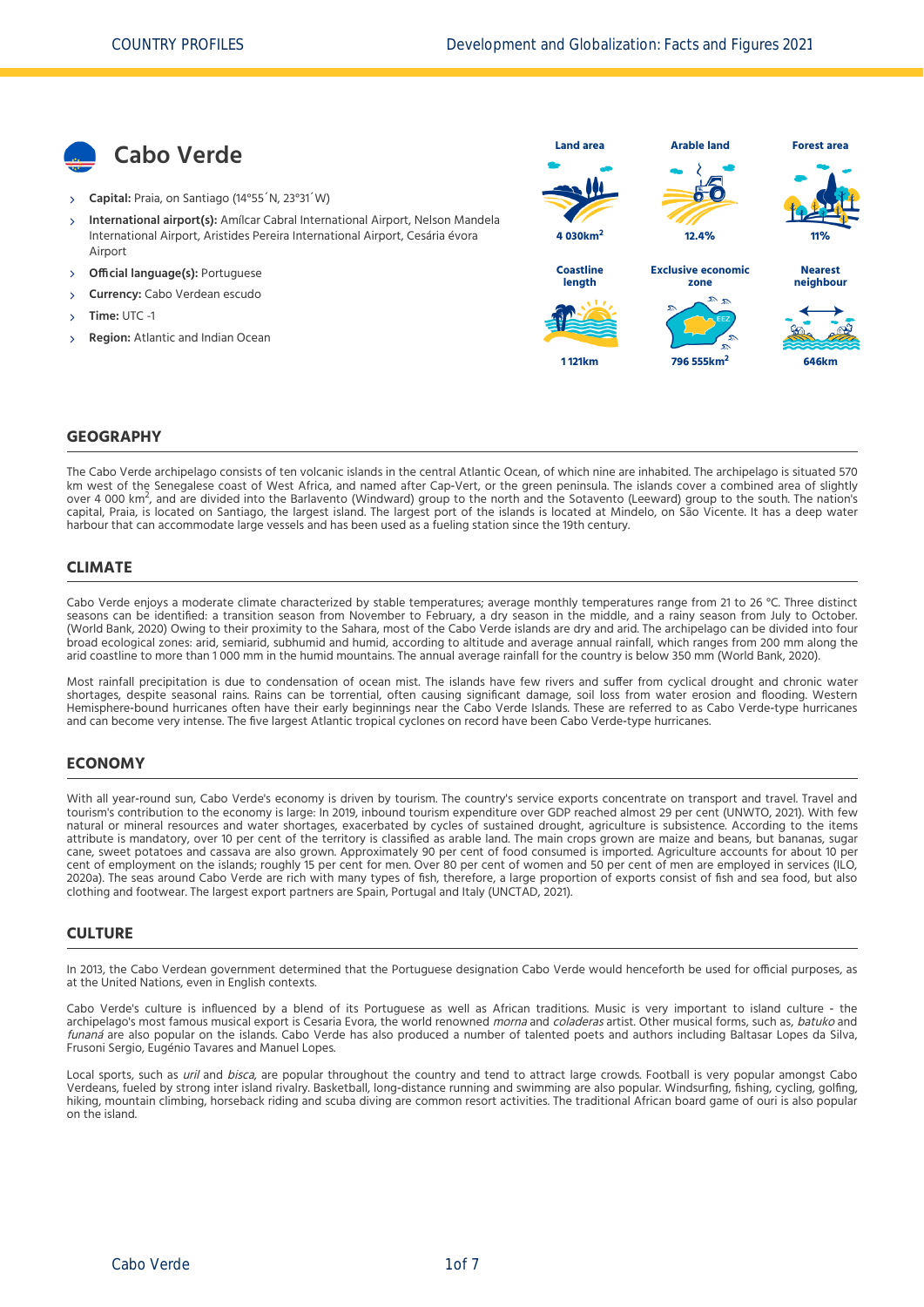**ECONOMIC TRENDS**

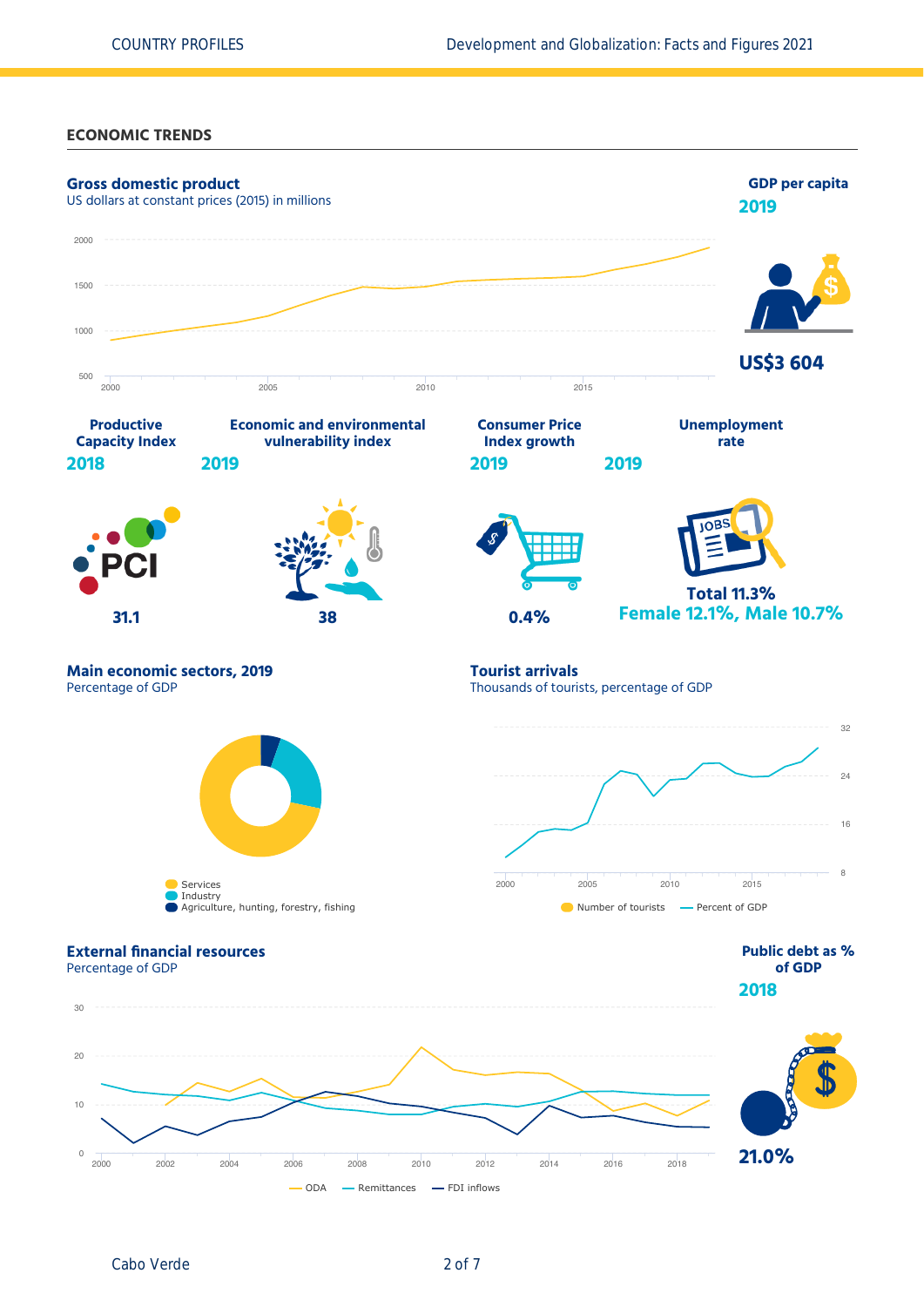### **MARITIME TRANSPORT**

### **Fleet size**

Number of ships

| Ship type            | 2011 | 2019 |
|----------------------|------|------|
| <b>Total fleet</b>   | 1407 | 1407 |
| Oil tankers          | 264  | 266  |
| <b>Bulk carriers</b> | 311  | 333  |
| General cargo        | 161  | 77   |
| Container ships      | 52   | 49   |
| Other types of ships | 619  | 682  |

| <b>Port performance</b><br>Ranked by 2019 data within SIDS group |       |                     |  |  |  |  |
|------------------------------------------------------------------|-------|---------------------|--|--|--|--|
| Indicators                                                       | 2019  | <b>SIDS Ranking</b> |  |  |  |  |
| Number of port calls                                             | 3565  | 6                   |  |  |  |  |
| Median time in port (days)                                       | 07    | 26                  |  |  |  |  |
| Average age of vessels                                           | 34    | າ                   |  |  |  |  |
| Average size (GT) of vessels                                     | 4 976 | 32                  |  |  |  |  |



**Container port**

**Bilateral connectivity index, 2019** Top 5 partners



### **Liner shipping connectivity index** Maximum China Q1 2006=100



Q1 2006 Q1 2008 Q1 2010 Q1 2012 Q1 2014 Q1 2016 Q1 2018 Q1 2020  $2$  Q1 2006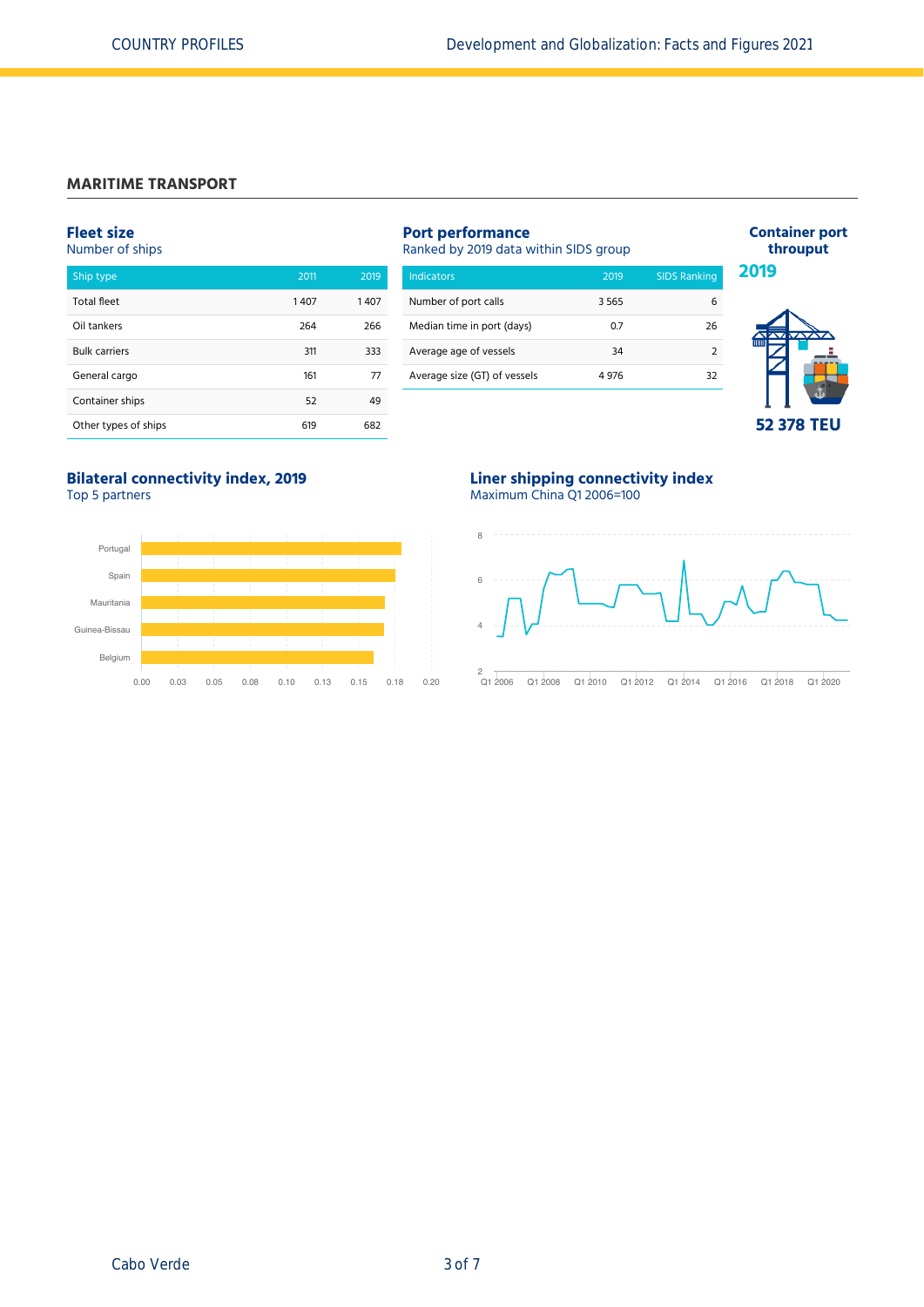### **POPULATION**

### **Total population**

Thousands of people, share of urban population



#### **Population development indicators** Indicators Period Value Poverty headcount (% of population) 2015 3.4 Human development index and the control of the 2018 of 2018 of the 2018 of the 2018 of the 2018 of the 2018 of the 201 Human assets index 2020 87 Adult literacy rate (15+ years, both sexes %) 2015 89.9 Gender inequality index 2019 0.4 **Life expectancy at birth 2019 73 years Population density 2019 136 persons per km<sup>2</sup> Dependency ratio 2019 Child: 42.5 Old-age: 7.0**

# **Age structure by gender, 2019**

Percentage of total population

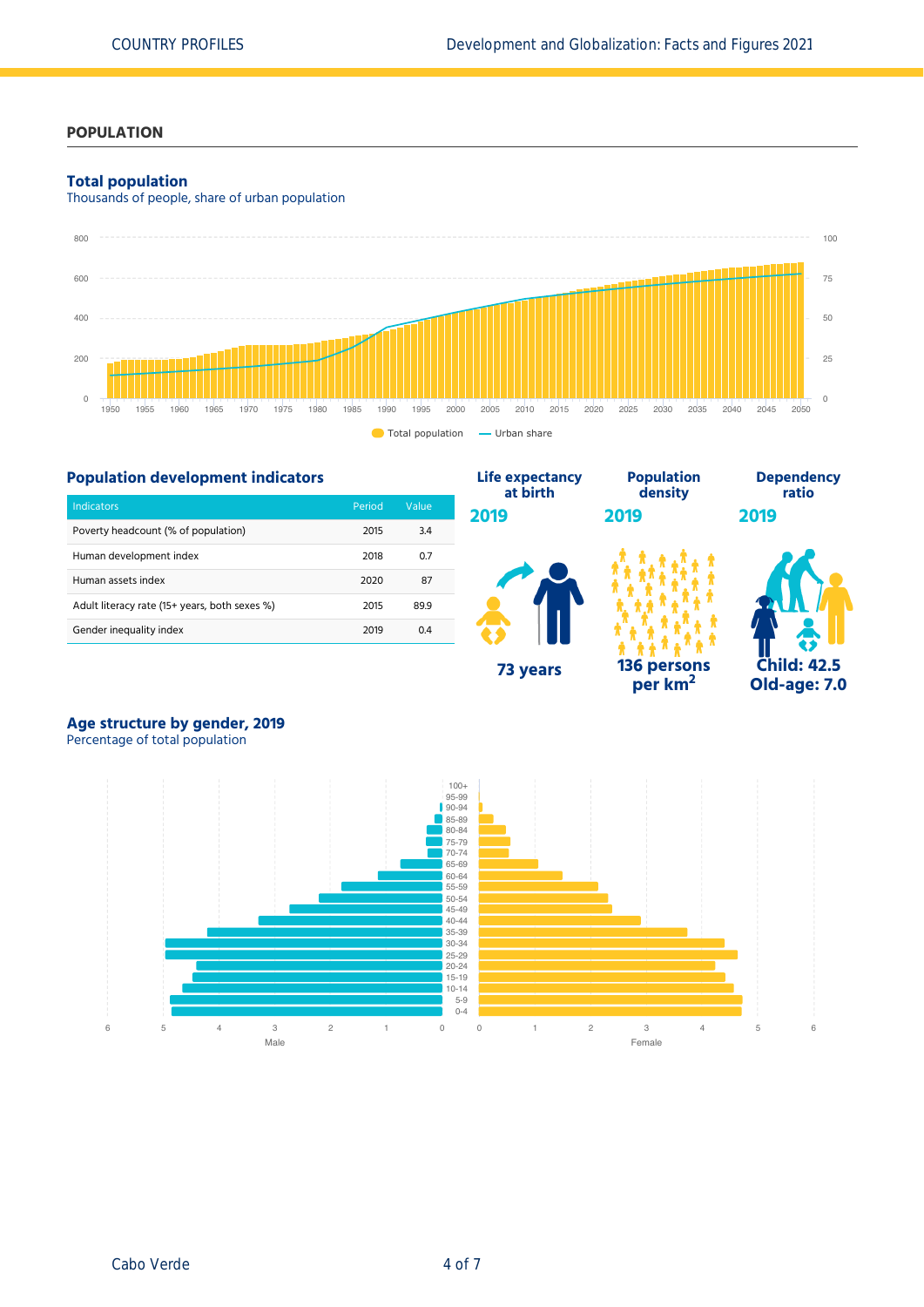### **INTERNATIONAL TRADE**

| <b>Merchandise and services trade</b><br>US dollars in millions |      |      |      |      |                    | <b>Trade openness</b><br><b>Goods and</b> | <b>Export</b><br>concentration | <b>Food import</b><br>dependency |
|-----------------------------------------------------------------|------|------|------|------|--------------------|-------------------------------------------|--------------------------------|----------------------------------|
| <b>Indicators</b>                                               | 2005 | 2010 | 2015 | 2019 | 2019 (% of<br>GDP) | services<br>2019                          | index<br>2019                  | <b>Average</b><br>2015-2019      |
| Merchandise<br>exports                                          | 18   | 44   | 67   | 62   | 3.1                |                                           |                                |                                  |
| Merchandise<br>imports                                          | 438  | 742  | 604  | 796  | 40.2               |                                           |                                |                                  |
| Services exports                                                | 277  | 507  | 501  | 742  | 37.4               |                                           |                                |                                  |
| Services imports                                                | 215  | 308  | 276  | 363  | 18.3               |                                           |                                |                                  |
|                                                                 |      |      |      |      |                    | 58% of GDP                                | 0.45                           | 22.12                            |

### **Top 5 partners in merchandise trade, 2019**

Exports in millions US dollars



### **Merchandise exports by product group, 2019**



### **Services exports by category, 2019**

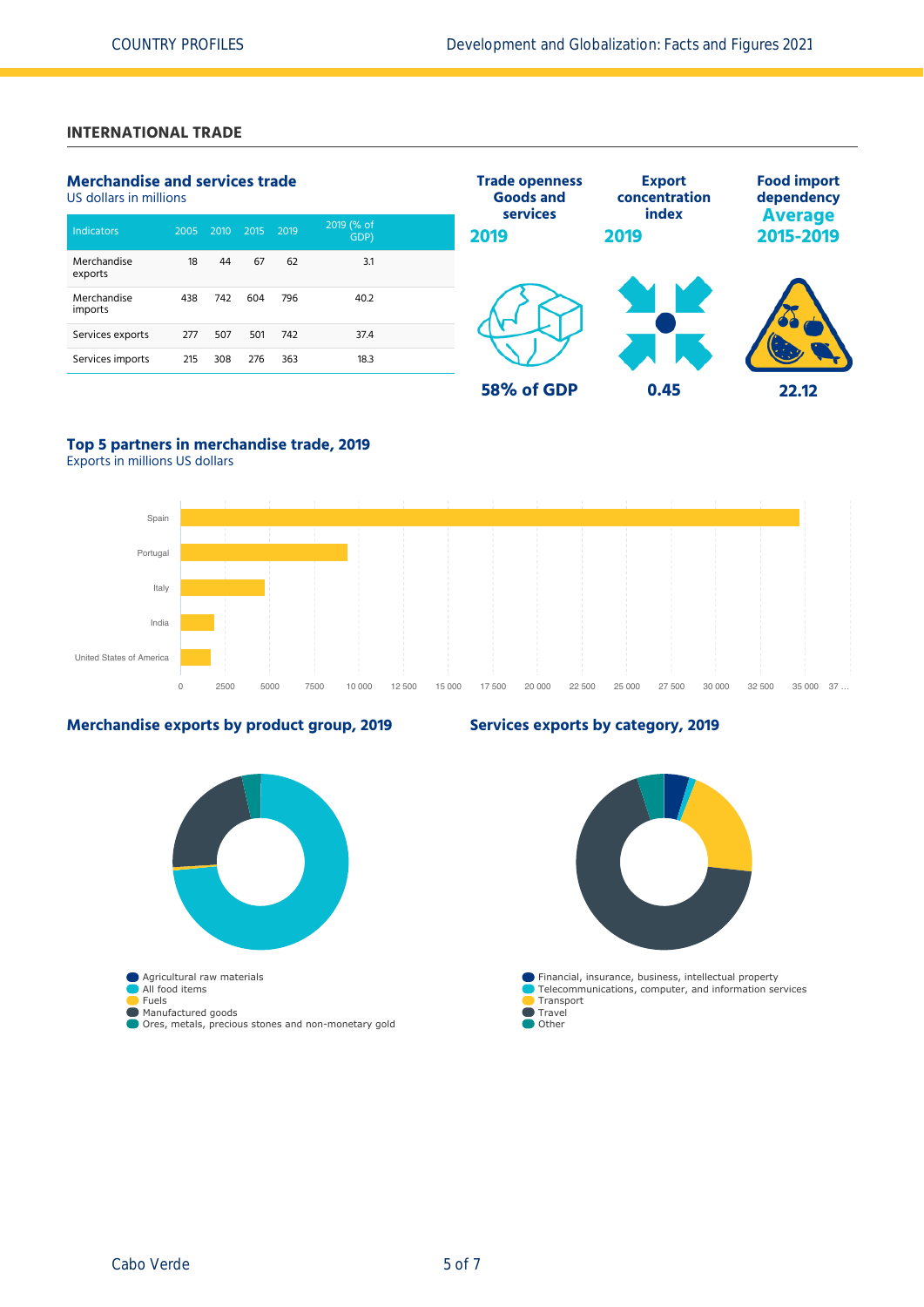### **ENVIRONMENT**



### **INFORMATION AND COMMUNICATIONS TECHNOLOGY**